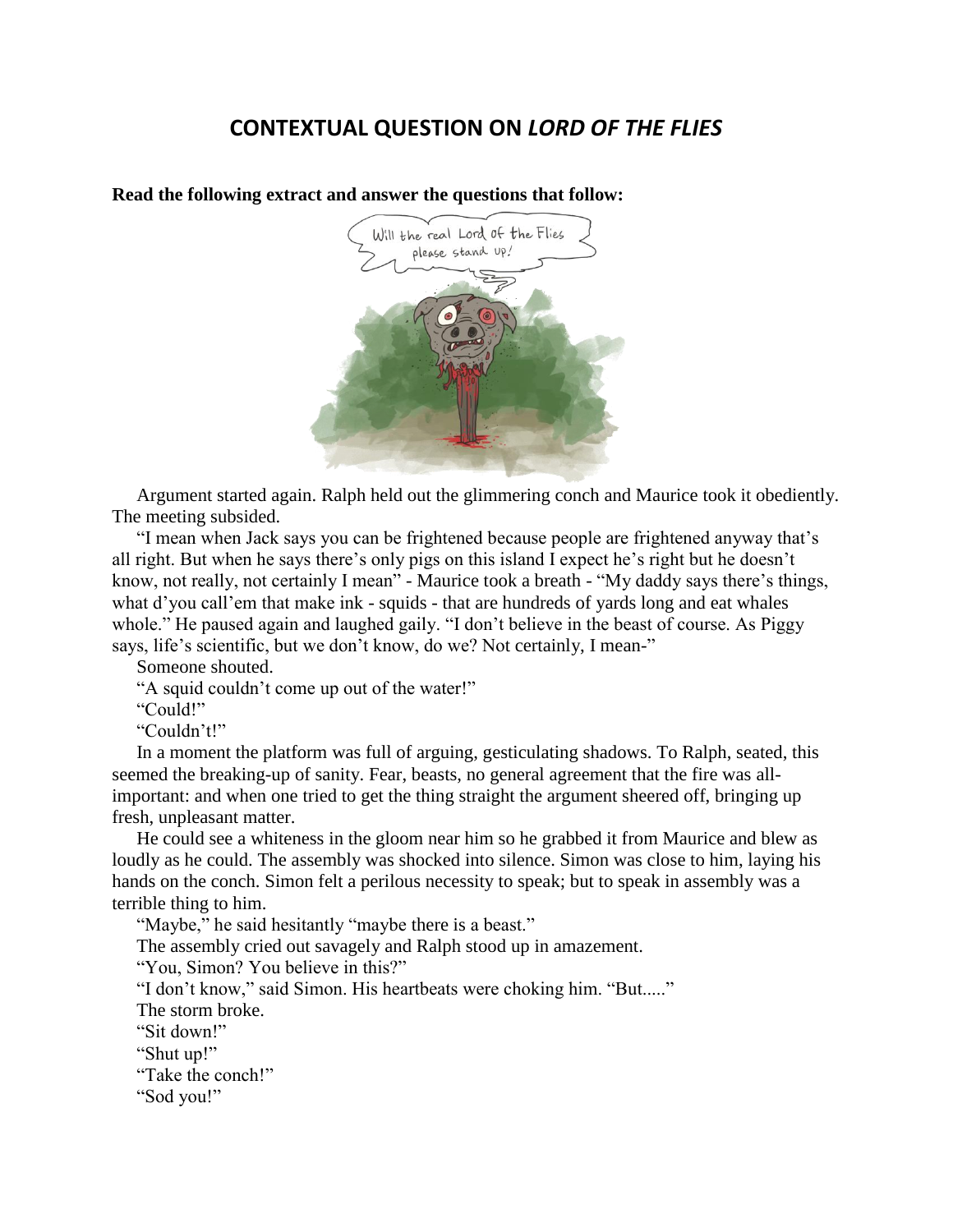"Shut up!"

Ralph shouted.

"Hear him! He's got the conch!"

"What I mean is ... maybe it's only us."

"Nuts!"

That was from Piggy, shocked out of decorum. Simon went on.

"We could be sort of ..."

Simon became inarticulate in his effort to express mankind's essential illness. Inspiration came to him.

"What's the dirtiest thing there is?"

As an answer Jack dropped into the uncomprehending silence that followed it the one crude, expressive syllable. Release was like an orgasm. Those littluns who had climbed back on the twister fell off again and did not mind. The hunters were screaming with delight.

Simon's effort fell about him in ruins; the laughter beat him cruelly and he shrank away defenceless to his seat.

At last the assembly was silent again. Someone spoke out of turn.

"Maybe he means it's some sort of ghost."

Ralph lifted the conch and peered into the gloom. The lightest thing was the pale beach. Surely the littluns were nearer? Yes - there was no doubt about it, they were huddled into a tight knot of bodies in the central grass. A flurry of wind made the palms talk and the noise seemed very loud now that darkness and silence made it so noticeable. Two grey trunks rubbed each other with an evil squeaking sound that no had noticed by day.

Piggy took the conch out of his hands. His voice was indignant.

"I don't believe in no ghosts - ever!"

Jack was up too, unaccountably angry.

"Who cares what you believe - Fatty!"

"I got the conch!"

There was the sound of a brief tussle and the conch moved to and fro.

"You gimme the conch back!"

Ralph pushed between them and got a thump on the chest. He wrested the conch from someone and sat down breathlessly.

"There's too much talk about ghosts. We ought to have left all this for daylight."

A hushed and anonymous voice broke in.

"Perhaps that's what the beast is - a ghost."

The assembly was shaken as by a wind.

| 1.1 | What do the boys argue about?                                            | (2) |
|-----|--------------------------------------------------------------------------|-----|
| 1.2 | Why are the boys concerned about things coming out of the water?         | (2) |
| 1.3 | What causes the breaking up of sanity on the island? (line 14)           | (4) |
| 1.4 | Why did blowing the conch help to quieten down the children?             | (2) |
| 1.5 | Why is Ralph amazed about Simon's statement that maybe there is a beast? | (2) |